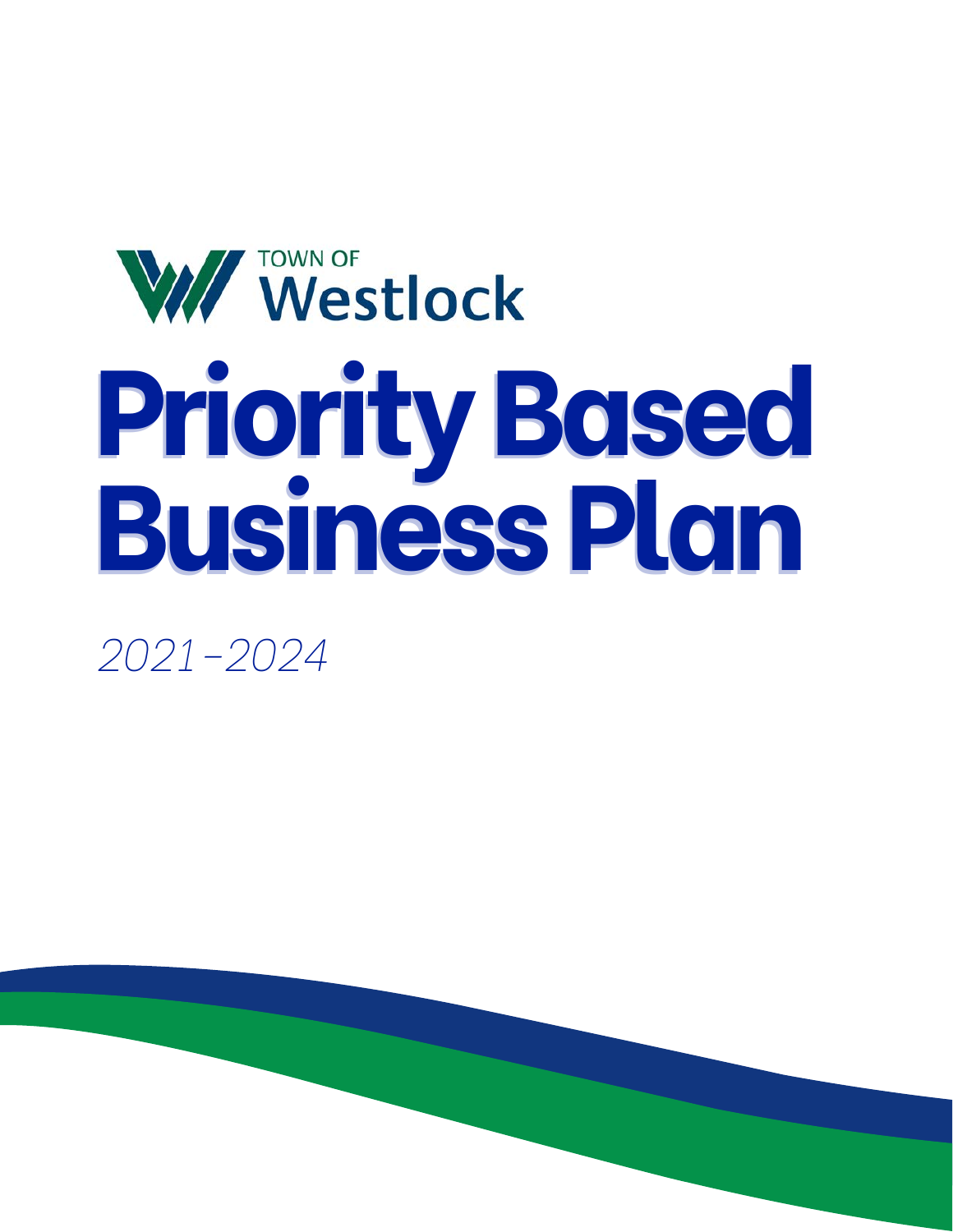# **Message from the CAO**

I am excited to present the Town of Westlock's Business Plan to execute on the direction given by Town Council through its Strategic Plan.

Through the Business Plan, the Town's Leadership Team sets out an integrated roadmap for delivering Council priorities and services to Westlock's residents, businesses and visitors, and for effectively and creatively responding to the opportunities and challenges facing Westlock.

The ultimate goal of the Westlock Business Plan is to collaboratively create a clear and actionable plan that addresses the current and future needs of the Town. Our Business Plan is the way in which we report back to Council, staff and the community on our progress.

I'm proud of the work being done across the Town to advance our long-term strategic goals and to deliver the services, facilities and infrastructure that are the foundation of our wonderful community. To achieve all we do requires a dedicated and collaborative approach and an inspired, inclusive workforce. I encourage all staff to read this Business Plan to understand how your work contributes to achieving our Council's priorities and advancing progress on the Town's long-term strategic goals.

The Town of Westlock Administration looks forward to engaging with businesses, residents and community organizations while we work towards achieving Councils strategic goals through the execution of the Business Plan.



**Simone Wiley** Chief Administrative Officer Town of Westlock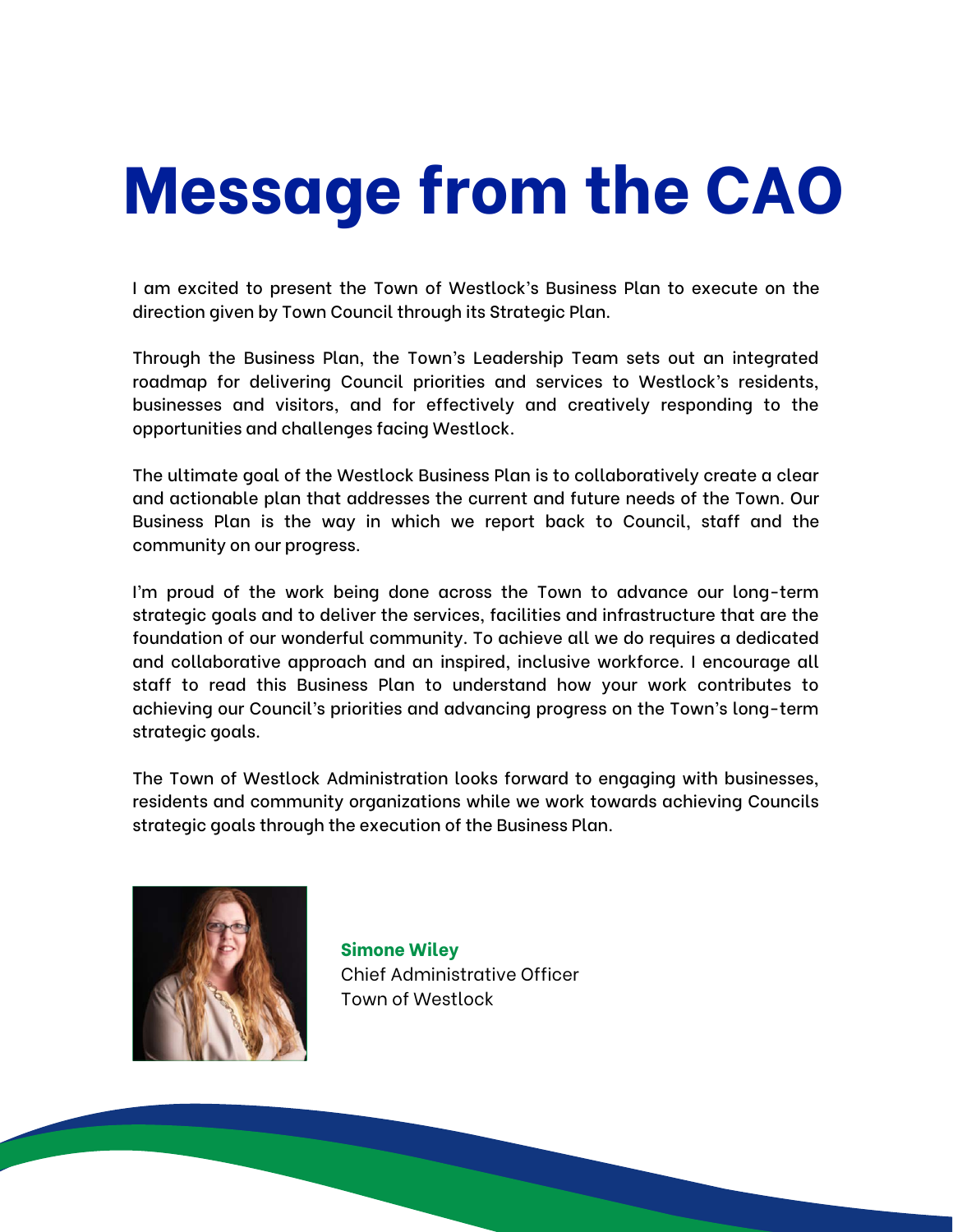## **Administrative Excellence Goal**



#### What is the Administrative Excellence Goal?

This goal was created through clear direction from the community, a series of well-understood goals by Council, and what we commit to as an administrative team.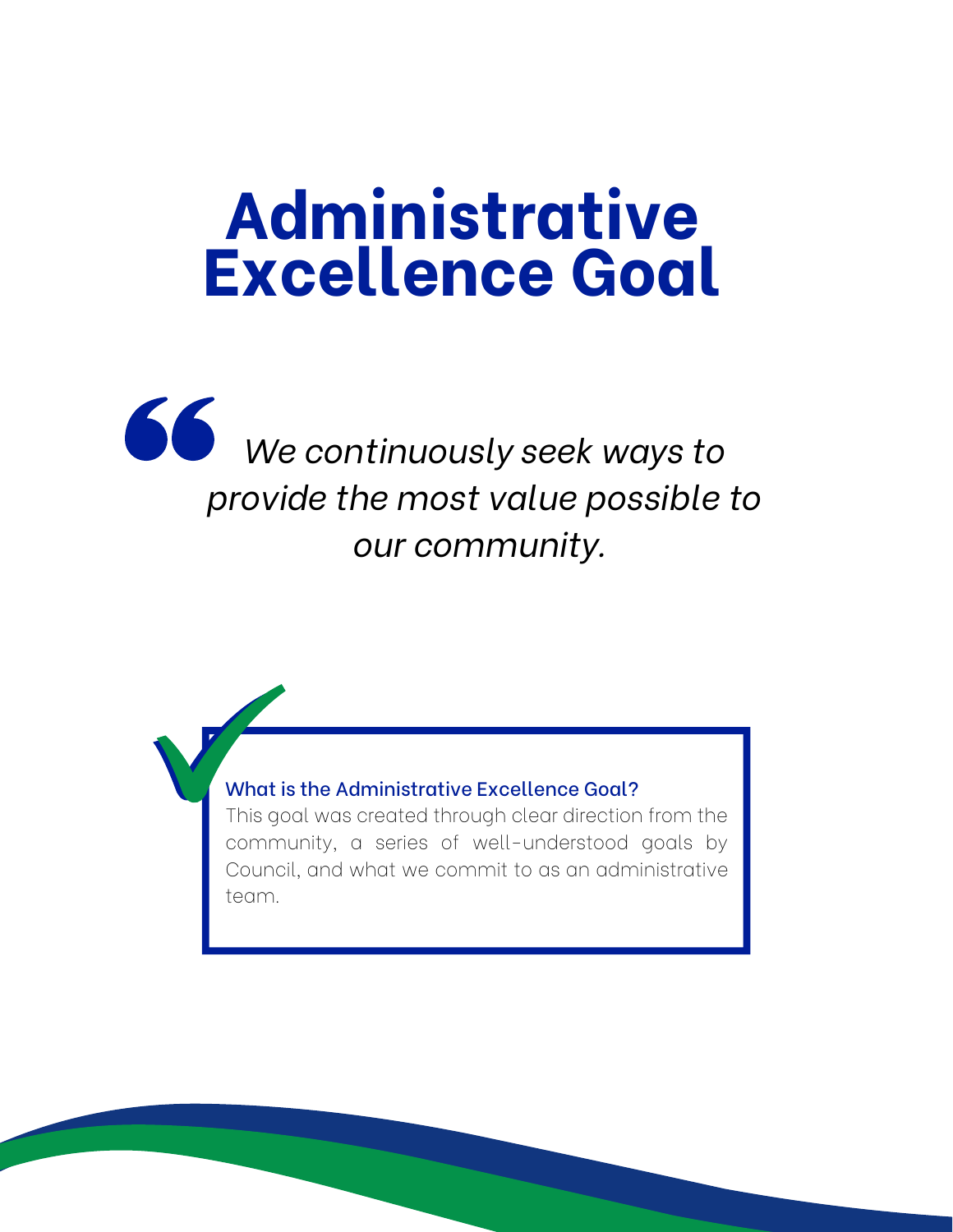# **Our Values**



### **TEAMWORK**

Our cooperative efforts are always grounded in the interest of maximizing our community's well-being.

**Complementary Values:** Dependability, Trust, Commitment, **Success** 



### **FUN**

We will look for creative ways to ensure there is a sense of pride and joy when working together.

**Complementary Values:** Humour, Enthusiasim, Inspiration



### **RESPECT**

We celebrate and value every individual's effort towards achieving our team goals.

**Complementary Values:** Commitment, Authenticity, Honesty, Dependability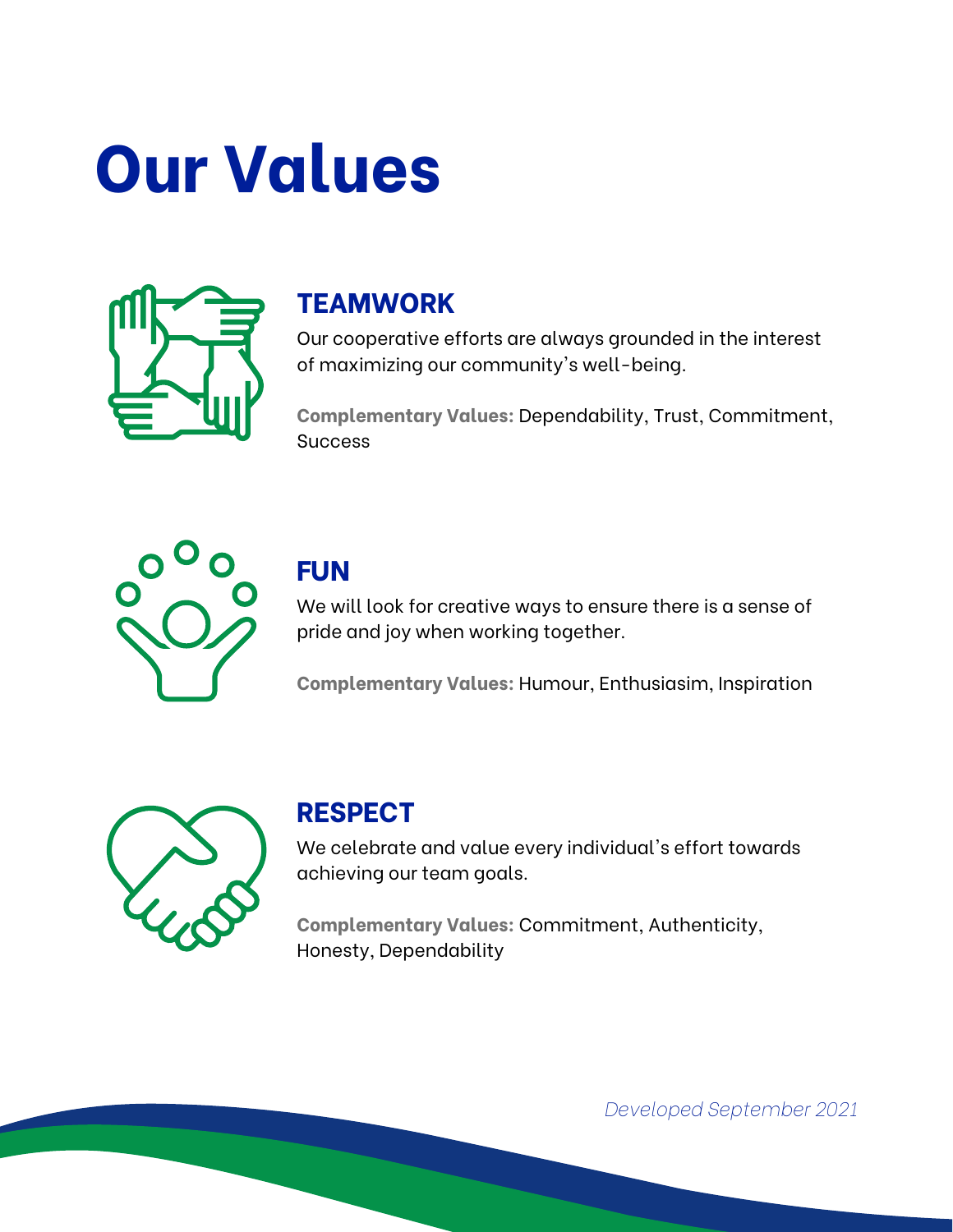# **Our Strategic Goals**





Westlock is a municipal leader in community resiliency and prosperity.

Westlock is a Health Service Centre of Excellence.



We are a regional destination of choice for recreational amenities.



The Town of Westlock asset management plan is the foundation of infrastructure investment decision making.



Our reputation for excellence in providing great governance and a commitment to community is widely recognized.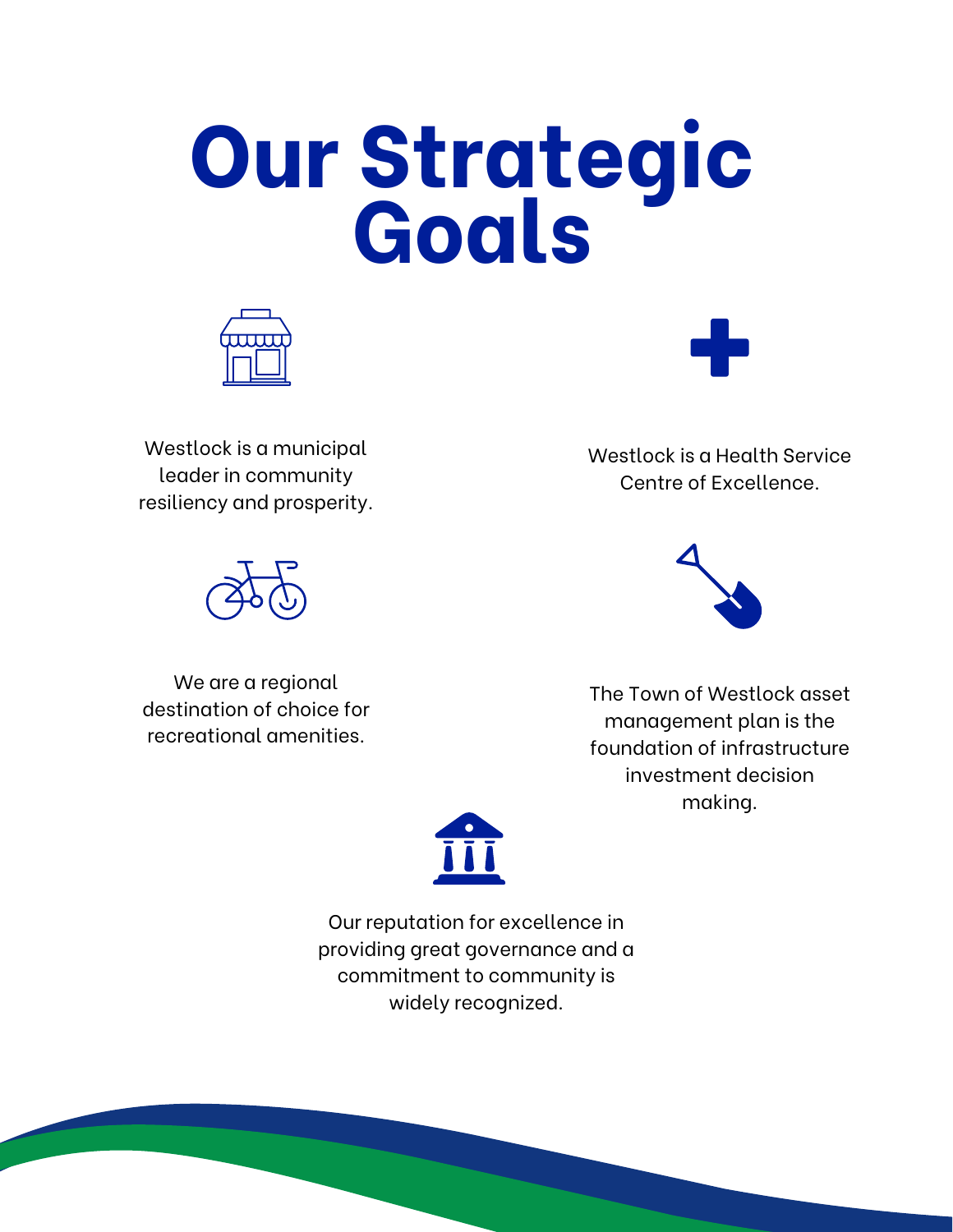### **Priority Based Business Plan Initiatives**

Based on strong direction from council, these are initiatives that administration believes align best with the goals in the next four years.

#### **Regional Incident Management Team (IMT)- Ongoing**

Development and retention of a tri-municipal Incident Management Team between the Town of Westlock, Westlock County, and Village of Clyde. This program will result in a formal IMT staffed between the three municipalities for the management of emergencies and disasters within the region.

There are currently discussions taking place on the feasibility of a regional emergency management system.

#### **Leadership Development Program - Ongoing**

Building a program, unique to our team, around our values and how we expect leaders to function in our municipality. Thought would be given to how to make this meaningful for all levels of the organization. Linkages to our strategic goals will inform an experiential learning opportunity.

#### **Water Leak Detection Program - 2022**

The Town's water distribution system currently records a water loss of approximately 19% annually due to possible leaks throughout the system. As water distribution systems age, water leaks will occur over time. Many leaks take years before they become noticeable. Ecologics has partnered with Bell Mobility Canada to provide a permanent monitoring system that will detect and pinpoint existing leaks, monitor the system, and warn when leaks develop. The City of Medicine Hat has installed this system and have greatly reduced their water losses by developing a proactive maintenance program from the data the Ecologics system provides.

#### **Water Distribution System Valve Replacement - 2022**

As the Town's water distribution system ages, the potential for water main valves and service valves breaking or seizing and starting to leak increases. Valves are essential to the distributions system for when isolation is required to deal with water main breaks or to clean the system.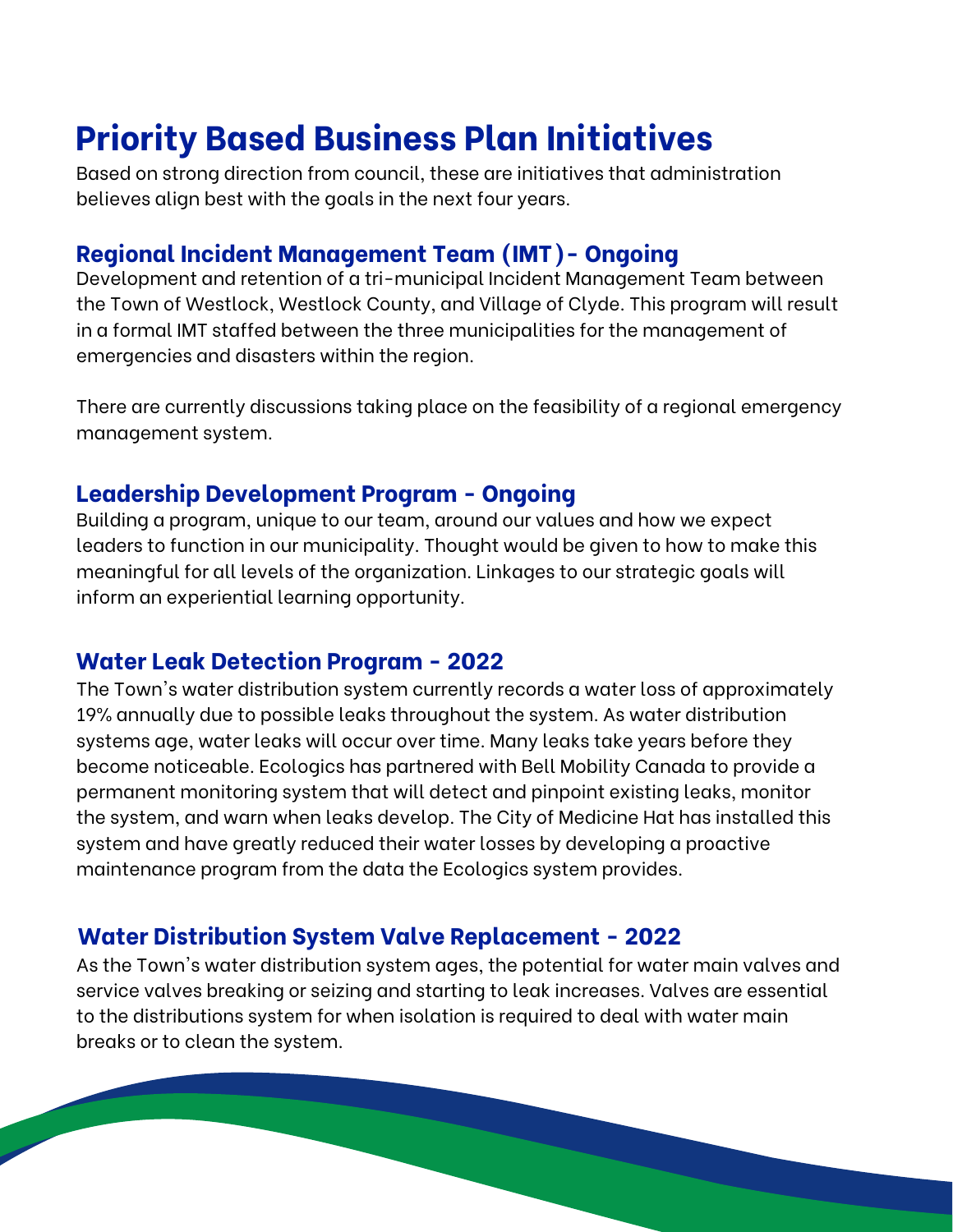#### **Fire Department Volunteer Employer Recognition Program - 2022**

This program will recognize those employers in the Town who have volunteer firefighters on their staff. This program will offer public recognition through various means of advertising as well as other forms of personal recognition such as shirts, plaques, or other appropriate items. Further, an 'Employer Day' will be developed, whereas employers will be able to partake in a full-day training session and dinner.

#### **Pedestrian Planning Program - 2023**

To move towards a more active and pedestrian-friendly community, we need to plan. Integration of human movement into the bigger transportation network, which includes vehicles, is key. Proactive planning when building new roads, sidewalks, and paths is important.

#### **Public Art Plan - 2023**

In addition to the existing improvement plan, public art can be installed within the Town to help enhance a vibrant way of life. This project will engage community organizations that are passionate about the arts. The project will include a public mural as well as public art installation.

#### **Facility Advertising Program - 2023**

The Town has two large recreation facilities that have many advertising opportunities. The Town needs a well-laid plan for advertising spaces within these facilities. The advertising program will provide advertisers a description of location, size, terms and pricing. Facility naming/sponsorship will also be included in the program.

#### **Marketing Campaign - 2023**

Work with a contractor to develop and launch a strategic public marketing campaign.Campaign will work alongside Economic Development initiatives to promote the Town.